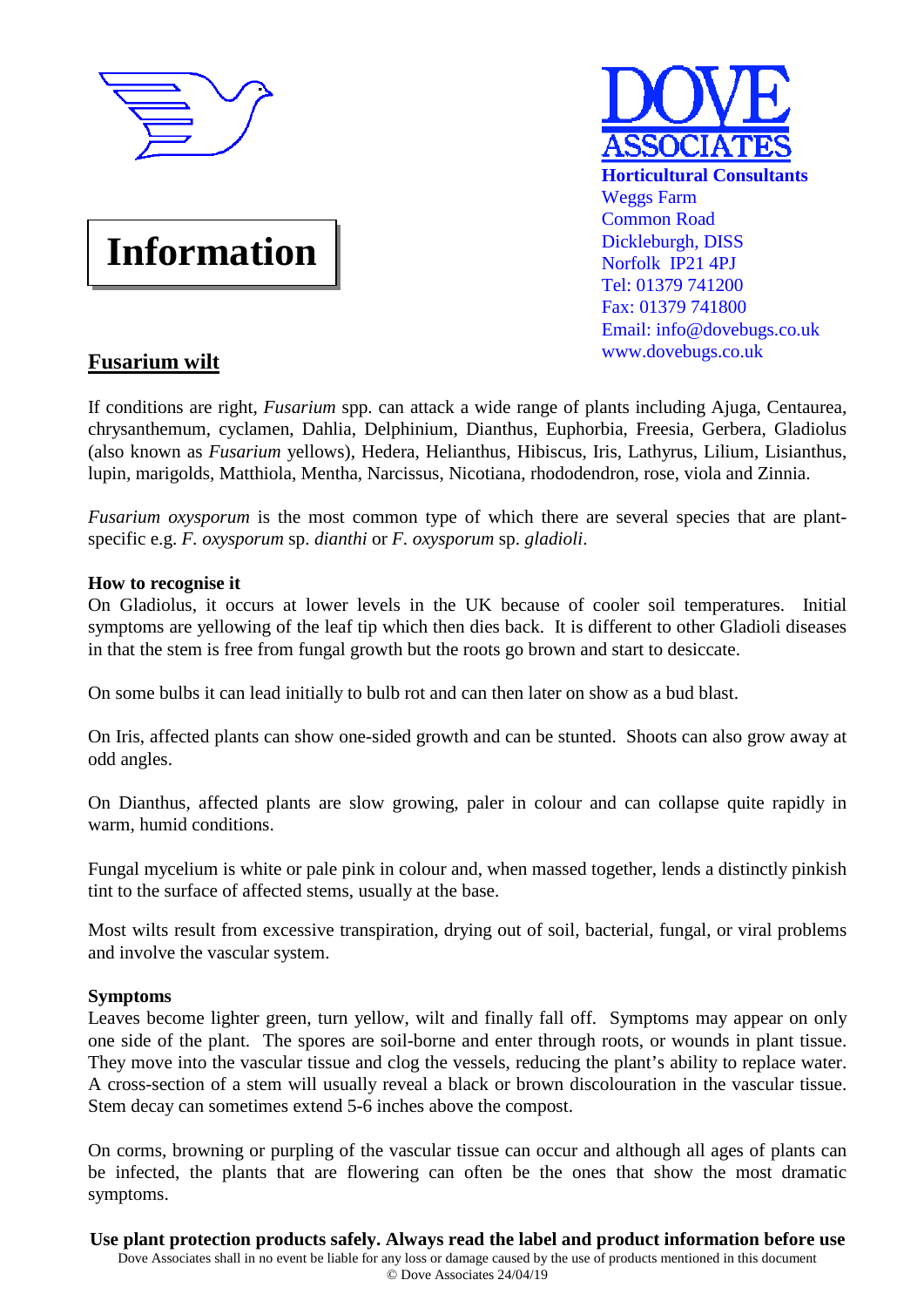In periods of warm weather the disease can develop quickly and spores that develop can spread easily through irrigation water.

#### **Biological control**

*Trichoderma* spp. can enhance plants' natural protection against a range of fungal pathogens, including *Fusarium*. Trianum P and T34 Biocontrol\* are both available in the UK. T34 Biocontrol\* (*Trichoderma asperellum* strain T34) can provide preventative and curative control of *Fusarium* infections on Dianthus and carnations. Research shows that this product also has activity against *Pythium*, *Rhizoctonia* and *Sclerotinia*. Another product to consider is Prestop (*Gliocladium catenulatum strain J1446)*.

Products based on *Bacillus subtilis*, a beneficial soil bacteria, include Serenade ASO (strain QST 713,) and Revive.

For field-grown crops, there is a range of specially developed mustards called the Caliente series from Tozer Seeds. They can be seeded in between production cycles to give a major boost to soil fertility. The large amount of organic matter produced during growth is chopped and incorporated into moist soils which release isothiocyanates. These compounds may give some control over a range of soilborne diseases. The organic matter is broken down by beneficial soil micro-organisms that migrate into the field and may increase the competition for food and space in the soil environment.

#### **Cultural control**

- Remove and destroy or securely quarantine any plants showing wilt symptoms, or propagation material which may have originated from them.
- Quarantine or monitor any bought-in stock. Always obtain bought-in material from a reputable source.
- Use a good horticultural disinfectant between crops and disinfect capillary mat at least once a year. Disinfect tools or equipment between plants or batches.
- In pot plants, *Fusarium* may spread faster on ebb and flood benches than on capillary matting.
- Growing media containing bark, wood fibre or crushed shells may help to suppress wilt.
- Do not pot too deeply and avoid root damage during potting or transplanting.
- Ensure correct irrigation and nutrition for strong growth.
- Control root pests, which may provide entry wounds for wilt fungi, and weeds, which may harbour the pathogens
- Use resistant varieties.
- Keep compost pH above 6.0 to reduce disease severity.
- **Pick up fallen plant matter to break up the disease lifecycle.**
- Maintain good bed hygiene in between crops.
- Make sure plants have time to dry back in between irrigation applications.
- Avoid lifting bulbs until soil temperatures are consistently below 15 °C.
- Make sure bulbs are not subject to physical damage.
- If a few plants are showing symptoms, take them out of the crop and destroy them to prevent further disease spread.